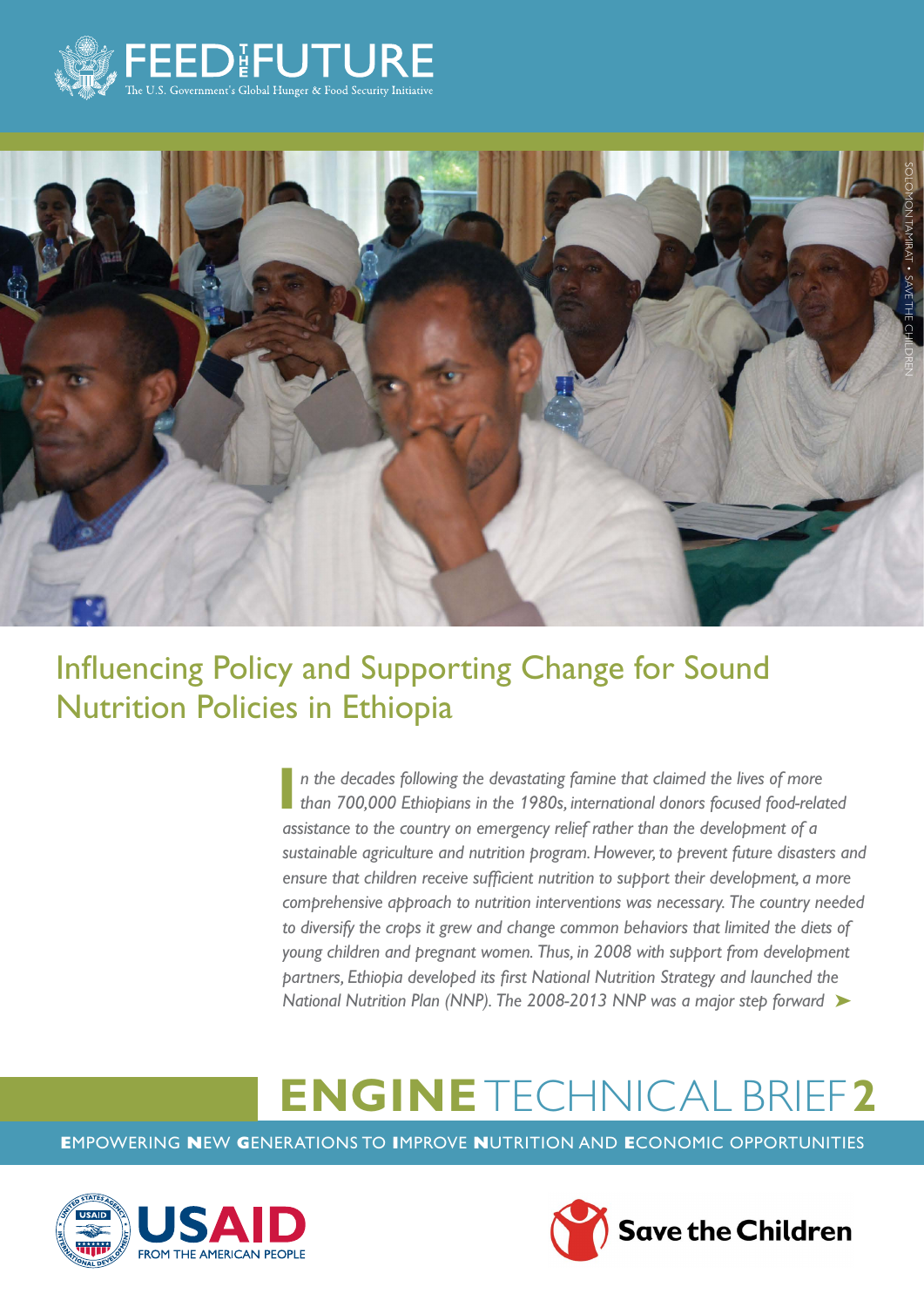*toward ending under-nutrition in Ethiopia and set the stage for the design and implementation of comprehensive nutrition projects, such as Empowering the New Generation to Improve Nutrition and Economic opportunities (ENGINE).*

*To support the country's nascent focus on nutrition, the U.S. Agency for International Development (USAID) designed ENGINE to not just build capacity for the* 

*delivery of nutrition services, but to bolster the policies and structures responsible for shaping Ethiopia's nutrition program. ENGINE accomplished this mandate both directly, through participation in the revision and design of the country's national nutrition policies and program, and also through technical support to the Federal Ministry of Health (FMOH), the Ministry of Agriculture (MOA), and other government bodies.*

#### **DEVELOPMENT OF THE 2012-2015 NNP**

In 2011, the Government of Ethiopia (GOE) requested ENGINE's assistance in the review and revision of the NNP to align its implementation timeline with the Health Sector Development Plan and the Growth and Transformation Plan-I (2010 - 2015). ENGINE, other development partners, and the GOE drew from their extensive knowledge of the 2008 NNP's strengths and weaknesses to identify two primary ways in which the program should be strengthened in its second iteration:

◆ Implementation must be multisectoral: The revised NNP must clearly articulate the responsibility of each sector involved in implementation. Most notably, MOA programs must support Ethiopian's nutrition needs as well as the government's production goals.

#### **ROLL-OUT OF THE NNP**

Though federal ministries supported the 2008 NNP, regional and woreda offices and ministries were unfamiliar with it, which limited implementation at the service delivery level.<sup>1</sup> ENGINE thus worked with the FMOH and Regional Nutrition Technical Committees to introduce the multisectoral approach, the concept of nutrition-sensitive agriculture, the 1,000 days concept, and other key aspects of the plan through workshops at each of the three levels of government.

Evidence of the agricultural and other sectors' increased understanding of the importance of nutrition were seen by the MOA's commitment to implementation of the NNP and the inclusion of nutrition activities in several other government plans. As a member of the MOA's Food and Nutrition Technical Working Group, ENGINE supported the development of a strategic plan to guide the ministry's implementation of the NNP. The MOA's second Agricultural Growth Program (AGP-II, 2016– 2020) prominently features support to "improve the

◆ Programs must support nutrition through the entire life cycle: A comprehensive nutrition program must recognize the unique needs of women of childbearing age, infants, and children, emphasizing the first 1,000 days of life, as well as those of adolescents and the elderly, and include appropriate interventions to target each group.

As part of the technical working group and five task forces (multisectoral engagement and governance; maternal, infant, and young child feeding; gender; nutrition-sensitive agriculture; and social behavior change communications and advocacy) that contributed to the NNP revision, ENGINE successfully championed inclusion of these key concepts in the 2012 plan.

diversity and nutritional content of small-holder production and processing" as a cross-cutting theme in each of its five components.<sup>2</sup> Furthermore, the 2014 Productive Safety Net Program IV (PSNP IV), Ethiopia's social security program, incorporated nutrition in its interventions, which were traditionally focused on food security.

#### **Multisectoral Coordination**

In 2010, the GOE established a multisectoral National Nutrition Coordinating Body (NNCB) to support implementation of the NNP. However, because the NNCB did not have clear terms of reference or accountability, it met only twice before ENGINE's launch.

In collaboration with ENGINE and other development partners, the FMOH revitalized the NNCB as well as several other national and regional coordinating bodies. The government's goal in establishing these bodies was to facilitate cooperation and collaboration for nutrition activities across sectors; however, when the revitalized NNCB first met, it was clear that without

<sup>1</sup> Eileen K, Masresha T, Tesfaye H, Dilnesaw Z, Aregash S, Tarik K, Habtamu F, Joan V.W. Multisector Nutrition Program Governance and Implementation in Ethiopia: Opportunities and Challenges. *Food Nutr Bull,* December 2015 vol. 36 no. 4 534-548.

<sup>2</sup> Federal Ministry of Agriculture, Ethiopia Agricultural Growth Program II (AGP II) Program Design Document January 2015.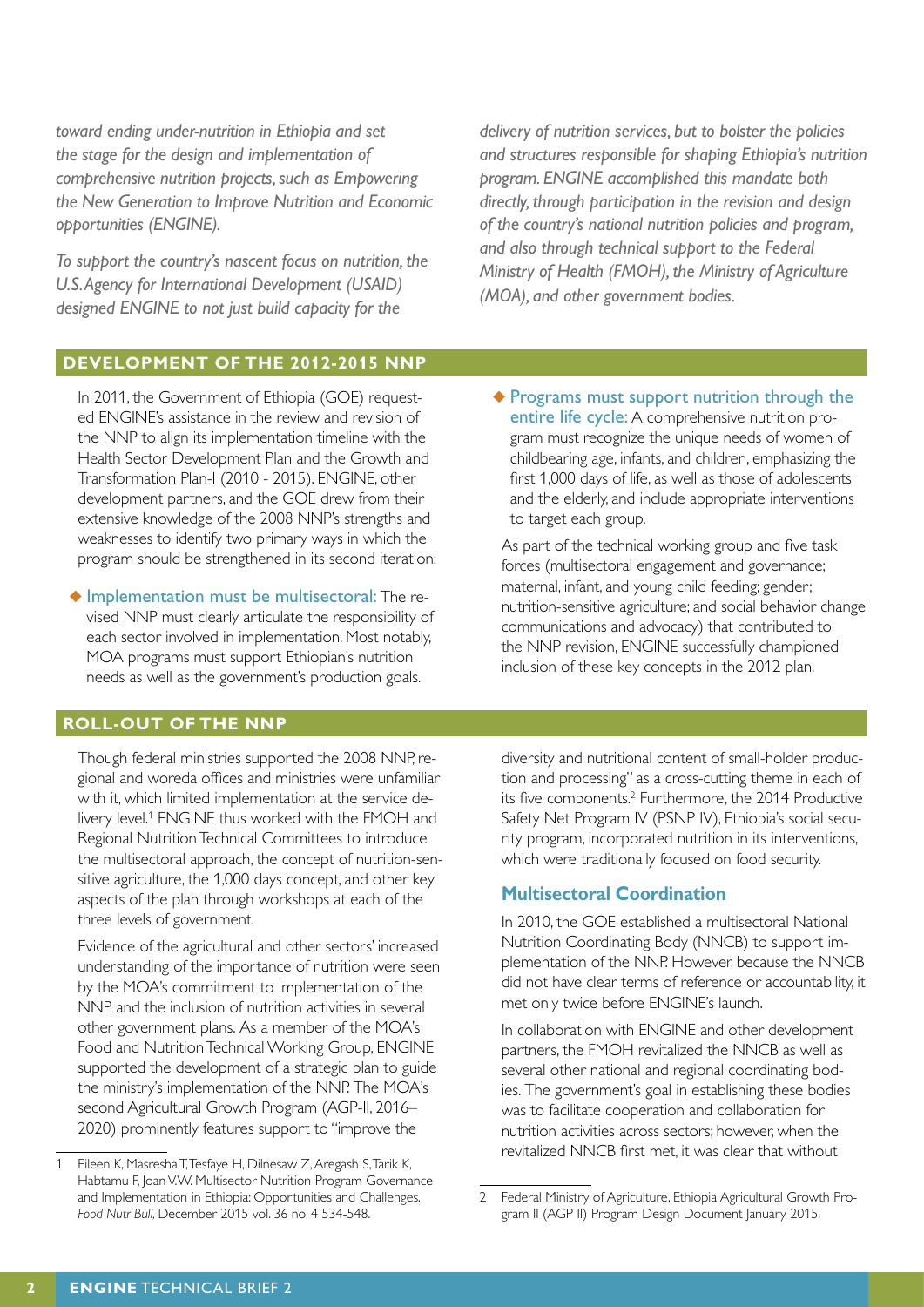more education of its members, the coordination bodies would fail. ENGINE and UNICEF therefore worked with the FMOH to organize a capacity-building workshop in each of the four ENGINE-supported regions to explain the basics of nutrition, nutrition-sensitive approaches in non-health sectors, the multi-sectoral approach to nutrition, the various sectors' roles in supporting the NNP, and how each member could contribute to the success of the program.

#### **Exchange Visits**

To further encourage cooperation and support for nutrition interventions at the national and regional levels, ENGINE partnered with FMOH, UNICEF, and the World Food Program to arrange exchange visits to Uganda and Brazil for members of the national and regional technical and coordinating bodies, which included state ministers and regional vice presidents.

The five-day visit to Brazil introduced delegates to the systems Brazil created to coordinate multisectoral implementation of their national food and nutrition policy. In Uganda, participants learned about the country's successful national food fortification program and a multisectoral coordination platform chaired by the office of the president. Through the two visits, the Ethiopian delegates came to understand their role in developing and supporting nutrition policies and programs.

The Ethiopian delegates were particularly impressed by the system in Brazil, where many sectors work together in support of nutrition services and the body overseeing nutrition programs reports directly to the president's office. The FMOH supported the establishment of Ethiopia's regional coordination bodies but the group did not have the power to influence all sectors. Recognizing that involvement of the president's office was a significant factor in the success of Brazil's nutrition program, the Ethiopian delegates drafted terms of reference for the development of a combined nutrition and food policy and a proposal to make the NNCB accountable to the prime minister's office and the regional coordinating bodies accountable to their respective regional presidents' offices. This proposal was also included in the 2016-2020 NNP 2.

#### **Engagement with Parliament**

Under the leadership of the FMOH, in March 2014 ENGINE collaborated with UNICEF and the USAIDfunded Food and Nutrition Technical Assistance III Project (FANTA III) to organize a two-day workshop for 58 parliamentarians.

ENGINE and its partners introduce the politicians to the magnitude of childhood stunting and its devastat-

### The Seqota Declaration

In July 2015, the Ethiopian Government renewed its commitment to nutrition when it unveiled the Seqota Declaration—named for a town at the epicenter of the famine that claimed more than 700,000 Ethiopian lives in the 1980s. The declaration promises to end childhood undernutrition in Ethiopia by 2030 by implementing a three-phased multisectoral plan. During the innovation phase (2016 to 2018), the government will closely monitor the implementation of targeted interventions in a select group of communities. Using the lessons learned from this first phase, in 2019 and 2020 the initiative will expand to a wider group of vulnerable communities and continue to refine its approach. The final phase, national scale-up, will run from 2021 to 2030.

In particular, the Sequota Declaration sets out to eliminate stunting in children under two and, like ENGINE's work, will focus on ensuring adequate nutrition during the first 1,000 days of life. The declaration will strengthen political commitment for nutrition, which in turn may help address some bottlenecks in regional coordination.

ing effects in Ethiopia using statistics from the Cost of Hunger study conducted by the Ethiopian Public Health Institute and The Economic Commission for Africa that illustrate the effects of hunger on the country's economy and the health and educational development of its citizens. Data from the ENGINE baseline survey were used to show the magnitude of child and maternal undernutrition in woredas represented by the politicians. ENGINE developed materials to explain the necessity of curbing undernutrition in the first 1,000 days of life and identified ways in which the attendees could support of the NNP.

The parliamentarians developed action plans with activities such as educating other parliamentarians, including nutrition in sector plans with allocation of sufficient funding, and reviewing and revising existing laws or proposing additional legislation in support of nutrition activities.

Implementation of the plans has been slow; however, ENGINE is working with the FMOH to identify ways to support the parliamentarians' goals. Growth Through Nutrition will establish more robust collaboration with parliament and other key political influencers.